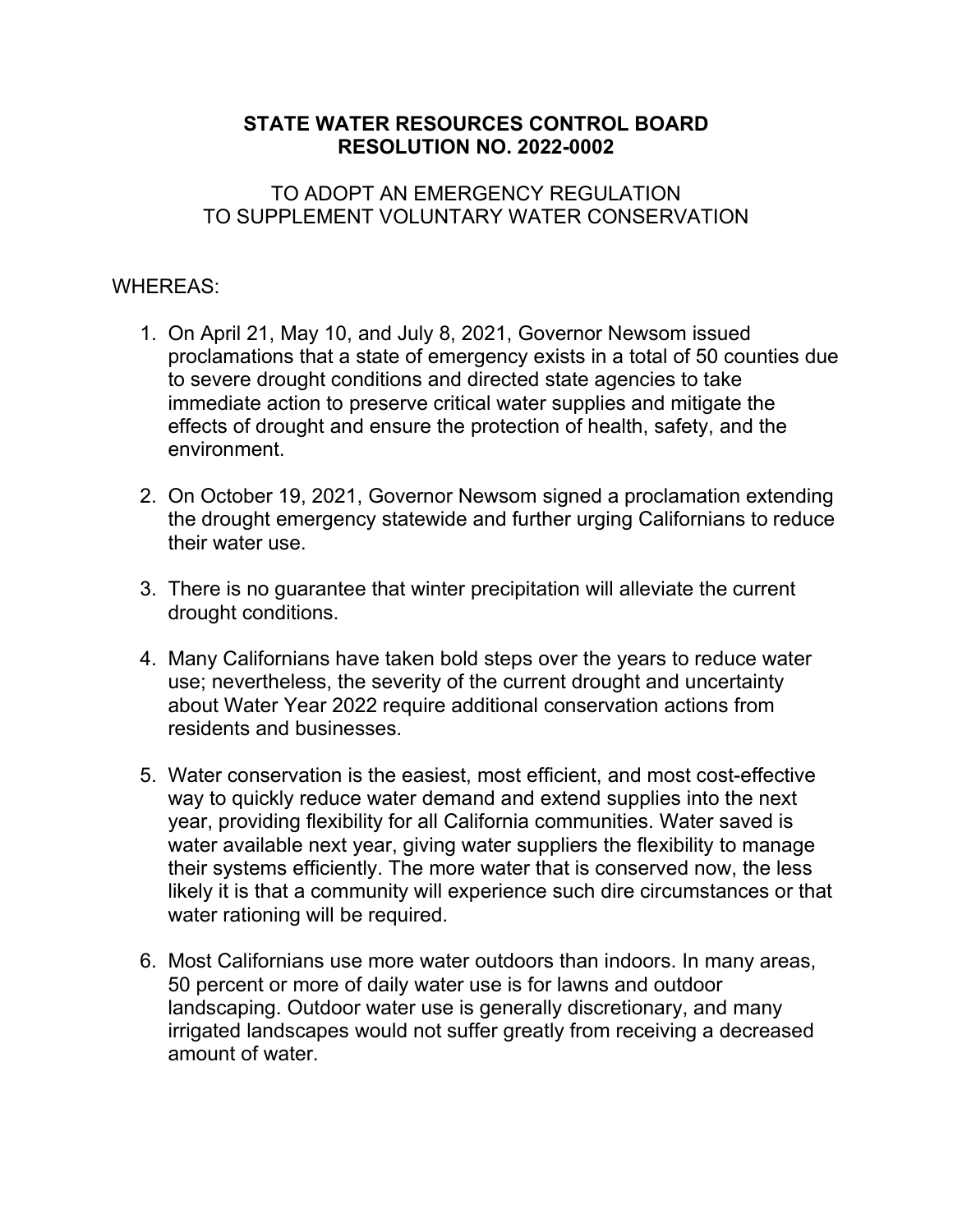- 7. Public information and awareness are critical to achieving conservation goals, and the Save Our Water campaign [\(SaveOurWater.com](http://www.saveourwater.com/)), run jointly by the Department of Water Resources (DWR) and the Association of California Water Agencies, is an excellent resource for conservation information and messaging that is integral to effective drought response.
- 8. [SaveWater.CA.Gov](https://savewater.ca.gov/) is an online tool designed to help save water in communities. This website lets anyone easily report water waste from their phone, tablet, or computer by simply selecting the type of water waste they see, typing in the address where the waste is occurring, and clicking send. These reports are filed directly with the State Water Resources Control Board (State Water Board or Board) and relevant local water supplier.
- 9. Enforcement against water waste is a key tool in conservation programs. When conservation becomes a social norm in a community, the need for enforcement is reduced or eliminated.
- 10. On October 19, 2021, the Governor suspended the environmental review required by the California Environmental Quality Act to allow State Water Board-adopted drought conservation emergency regulations and other actions to take place quickly to respond to emergency conditions.
- 11. Water Code section 1058.5 grants the State Water Board the authority to adopt emergency regulations in certain drought years in order to: "prevent the waste, unreasonable use, unreasonable method of use, or unreasonable method of diversion, of water, to promote water recycling or water conservation, to require curtailment of diversions when water is not available under the diverter's priority of right, or in furtherance of any of the foregoing, to require reporting of diversion or use or the preparation of monitoring reports."
- 12. On November 30, 2021, the State Water Board issued public notice that the State Water Board would consider the adoption of the regulation at the Board's regularly scheduled January 4, 2022 public meeting, in accordance with applicable State laws and regulations. The State Water Board also distributed for public review and comment a Finding of Emergency that complies with State laws and regulations.
- 13. The emergency regulation sets a minimum standard that many communities are already doing more but not everyone is taking these lowcost, easy to implement actions that can save significant amounts of water during a drought emergency.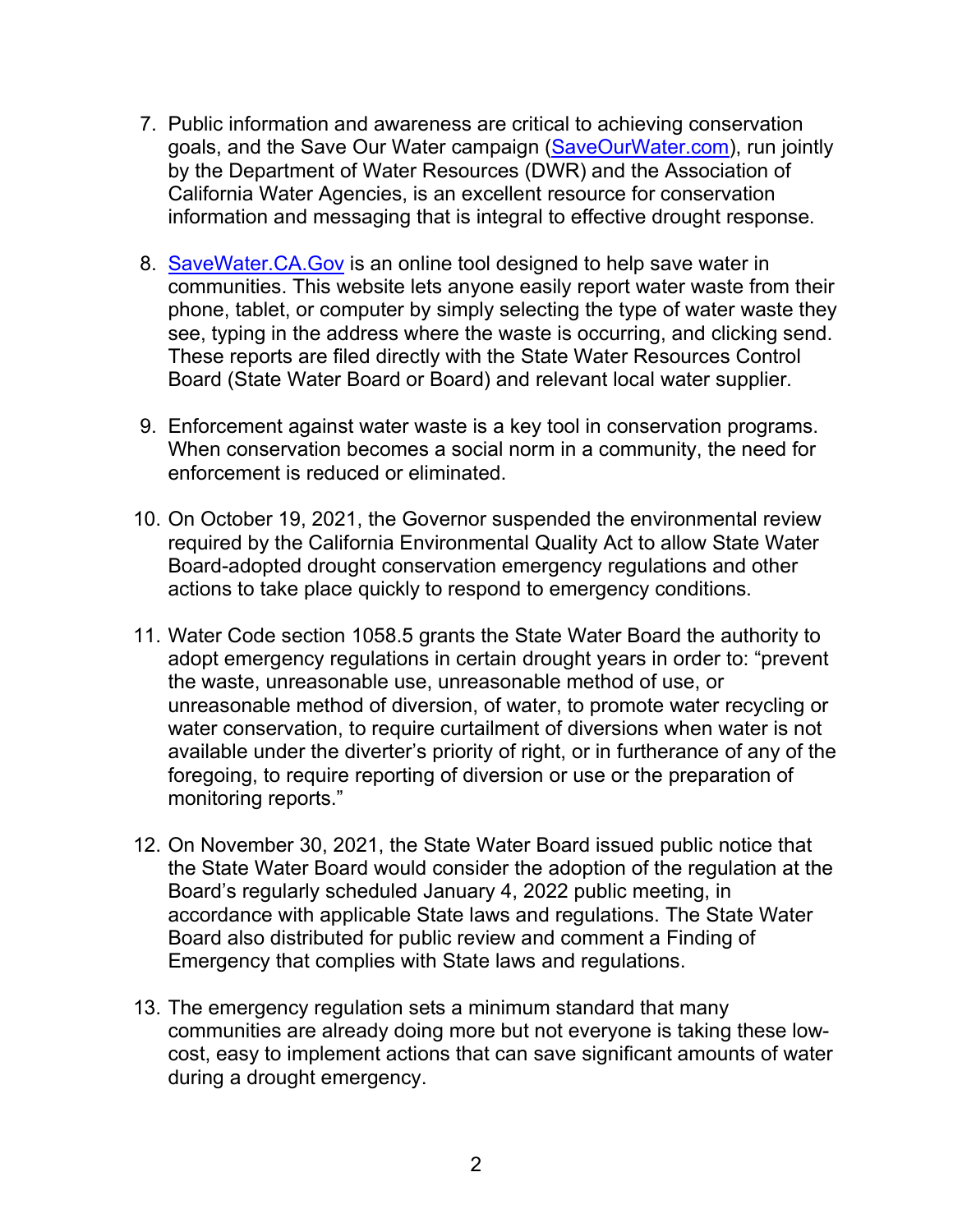- 14. Disadvantaged communities may require assistance in increasing water conservation, and state and local agencies should look for opportunities to provide assistance in promoting water conservation, including but not limited to translation of regulation text and dissemination of water conservation announcements into languages spoken by at least 10 percent of the people who reside in a water supplier's service area, such as in newspaper advertisements, bill inserts, website homepage, social media, and notices in public libraries.
- 15. The Board directs staff to consider the following in pursuing any enforcement of section 995, subdivision (b)(1)(A)-(F): before imposing monetary penalties, staff shall provide one or more warnings; monetary penalties must be based on an ability to pay determination, consider allowing a payment plan of at least 12 months, and shall not result in a tax lien; and Board enforcement shall not result in shutoff.
- 16. The Board encourages entities other than Board staff that consider any enforcement of this regulation to apply these same factors identified in resolved paragraph 15. Nothing in the regulation or in the enforcement provisions of the regulation precludes a local agency from exercising its authority to adopt more stringent conservation measures. Moreover, the Water Code does not impose a mandatory penalty for violations of the regulation adopted by this resolution, and local agencies retain their enforcement discretion in enforcing the regulation, to the extent authorized, and may develop their own progressive enforcement practices to encourage conservation.

# THEREFORE BE IT RESOLVED THAT:

- 1. The State Water Board adopts California Code of Regulations, title 23, section 995, as appended to this resolution as an emergency regulation.
- 2. State Water Board staff will submit the regulation to the Office of Administrative Law (OAL) for final approval.
- 3. If, during the approval process, State Water Board staff, the State Water Board, or OAL determines that minor corrections to the language of the regulation or supporting documentation are needed for clarity or consistency, the State Water Board Executive Director or designee may make such changes.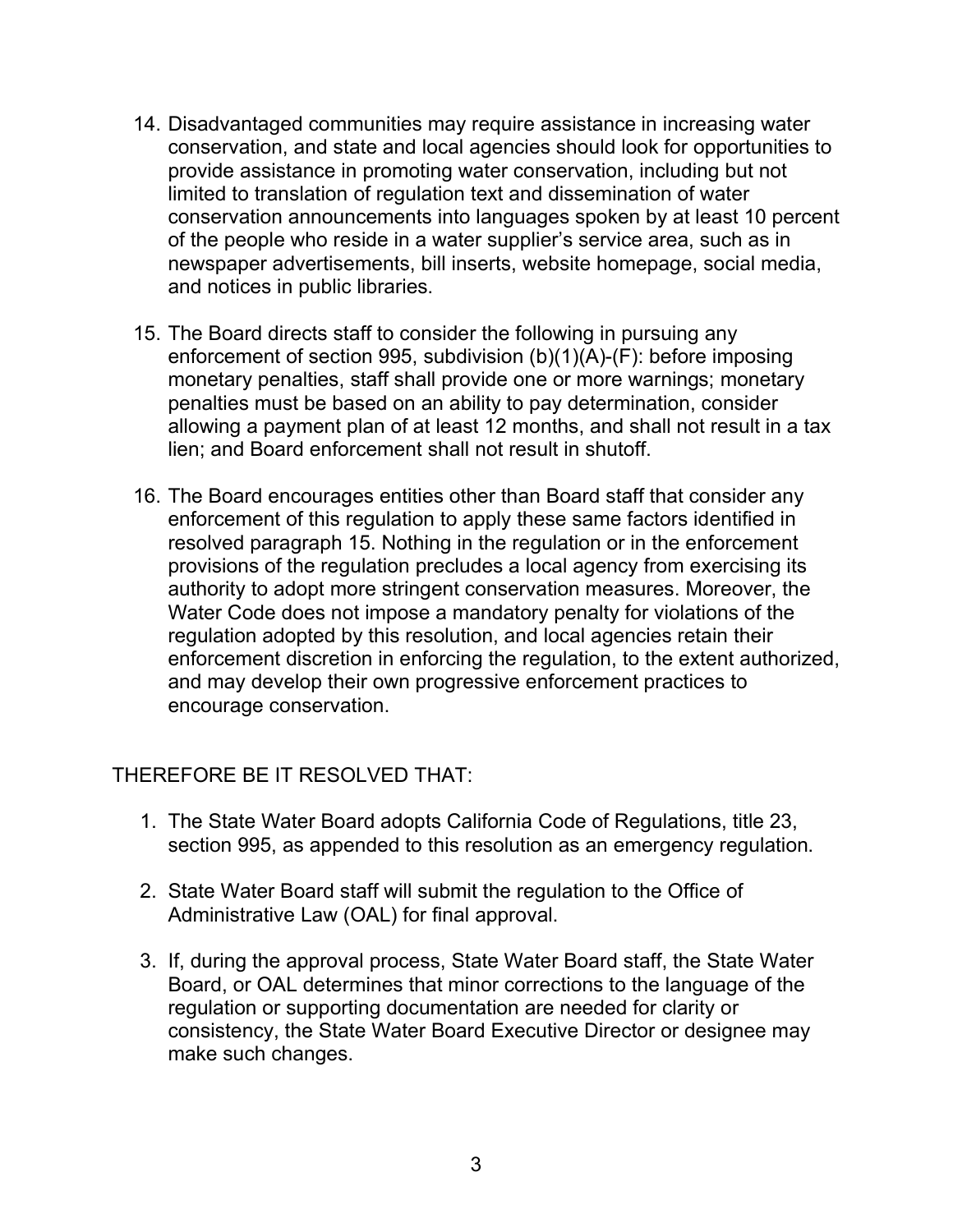- 4. This regulation shall remain in effect for one year after filing with the Secretary of State unless the State Water Board determines that it is no longer necessary due to changed conditions or unless the State Water Board renews the regulation due to continued drought conditions, as described in Water Code section 1058.5.
- 5. The State Water Board directs State Water Board staff to work with the Department of Water Resources and the Save Our Water campaign to disseminate information regarding the emergency regulations.
- 6. Nothing in the regulation or in the enforcement provisions of the regulation precludes a local agency from exercising its authority to adopt more stringent conservation measures. Local agencies are encouraged to develop their own progressive enforcement practices to promote conservation.

# **CERTIFICATION**

The undersigned Clerk to the Board does hereby certify that the foregoing is a full, true, and correct copy of a resolution duly and regularly adopted at a meeting of the State Water Resources Control Board held on January 4, 2022.

AYE: Vice Chair Dorene D'Adamo Board Member Sean Maguire Board Member Laurel Firestone Board Member Nichole Morgan

NAY: None

ABSENT: Chair E. Joaquin Esquivel

ABSTAIN: None

fanine Joursend

Jeanine Townsend Clerk to the Board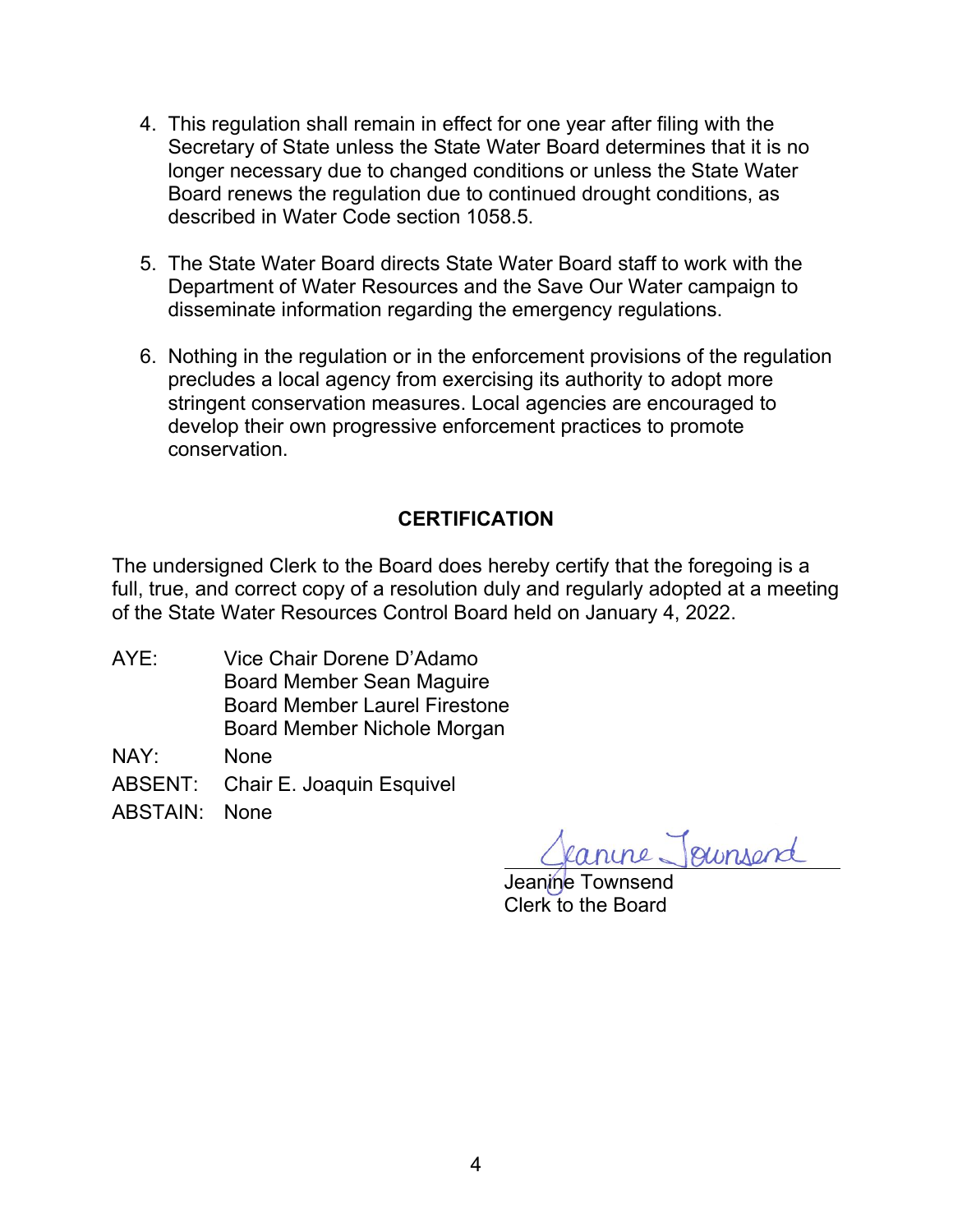# **ADOPTED TEXT OF EMERGENCY REGULATION**

**Title 23. Waters**

**Division 3. State Water Resources Control Board and Regional Water Quality Control Boards**

**Chapter 3.5. Urban Water Use Efficiency and Conservation Article 2. Prevention of Drought Wasteful Water Uses**

§ 995. Wasteful and Unreasonable Water Uses.

(a) As used in this section:

(1) "Turf" has the same meaning as in section 491.

(2) "Incidental runoff" means unintended amounts (volume) of runoff, such as unintended, minimal overspray from sprinklers that escapes the area of intended use. Water leaving an intended use area is not considered incidental if it is part of the facility or system design, if it is due to excessive application, if it is due to intentional overflow or application, or if it is due to negligence.

(b)(1) To prevent the unreasonable use of water and to promote water conservation, the use of water is prohibited as identified in this subdivision for the following actions:

(A) The application of potable water to outdoor landscapes in a manner that causes more than incidental runoff such that water flows onto adjacent property, non-irrigated areas, private and public walkways, roadways, parking lots, or structures;

(B) The use of a hose that dispenses water to wash a motor vehicle, except where the hose is fitted with a shut-off nozzle or device attached to it that causes it to cease dispensing water immediately when not in use;

(C) The use of potable water for washing sidewalks, driveways, buildings, structures, patios, parking lots, or other hard surfaced areas, except in cases where health and safety are at risk;

(D) The use of potable water for street cleaning or construction site preparation purposes, unless no other method can be used or as needed to protect the health and safety of the public;

 $\overline{E}$ ) The use of potable water for decorative fountains or the filling or topping-off of decorative lakes or ponds, with exceptions for those decorative fountains, lakes, or ponds that use pumps to recirculate water and only require refilling to replace evaporative losses;

(F) The application of water to irrigate turf and ornamental landscapes during and within 48 hours after measurable rainfall of at least one fourth of one inch of rain. In determining whether measurable rainfall of at least fourth of one inch of rain occurred in a given area, enforcement may be based on records of the National Weather Service, the closest CIMIS station to the parcel, or any other reliable source of rainfall data available to the entity undertaking enforcement of this subdivision; and

(G) The use of potable water for irrigation of ornamental turf on public street medians.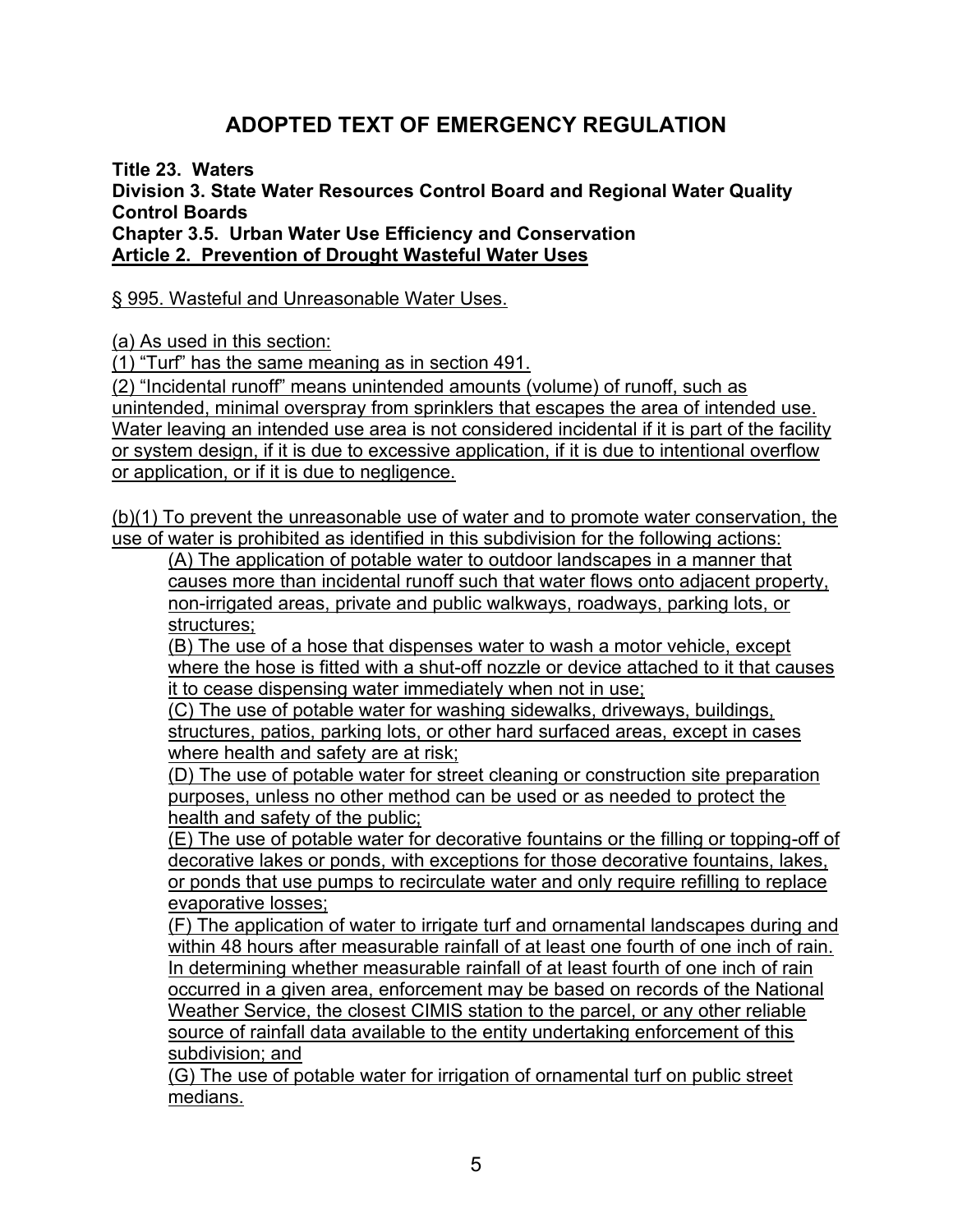(2) Notwithstanding subdivision (b)(1), the use of water is not prohibited by this section to the extent necessary to address an immediate health and safety need. This may include, but is not limited to, the use of potable water in a fountain or water feature when required to be potable because human contact is expected to occur.

(c)(1) To prevent the unreasonable use of water and to promote water conservation, any homeowners' association or community service organization or similar entity is prohibited from:

(A) Taking or threatening to take any action to enforce any provision of the governing documents or architectural or landscaping guidelines or policies of a common interest development where that provision is void or unenforceable under section 4735, subdivisions (a) and (b) of the Civil Code; (B) Imposing or threatening to impose a fine, assessment, or other monetary penalty against any owner of a separate interest for reducing or eliminating the watering of vegetation or lawns during a declared drought emergency, as described in section 4735, subdivision (c) of the Civil Code; or (C) Requiring an owner of a separate interest upon which water-efficient landscaping measures have been installed in response to a declared drought emergency, as described in section 4735, subdivisions (c) and (d) of the Civil Code, to reverse or remove the water-efficient landscaping measures upon the conclusion of the state of emergency.

(2) As used in this subdivision:

(A) "Architectural or landscaping guidelines or policies" includes any formal or informal rules other than the governing documents of a common interest development.

(B) "Homeowners' association" means an "association" as defined in section 4080 of the Civil Code.

(C) "Common interest development" has the same meaning as in section 4100 of the Civil Code.

(D) "Community service organization or similar entity" has the same meaning as in section 4110 of the Civil Code.

(E) "Governing documents" has the same meaning as in section 4150 of the Civil Code.

(F) "Separate interest" has the same meaning as in section 4185 of the Civil Code.

(3) If a disciplinary proceeding or other proceeding to enforce a rule in violation of subdivision (c)(1) is initiated, each day the proceeding remains pending shall constitute a separate violation of this regulation.

(d) To prevent the unreasonable use of water and to promote water conservation, any city, county, or city and county is prohibited from imposing a fine under any local maintenance ordinance or other relevant ordinance as prohibited by section 8627.7 of the Government Code.